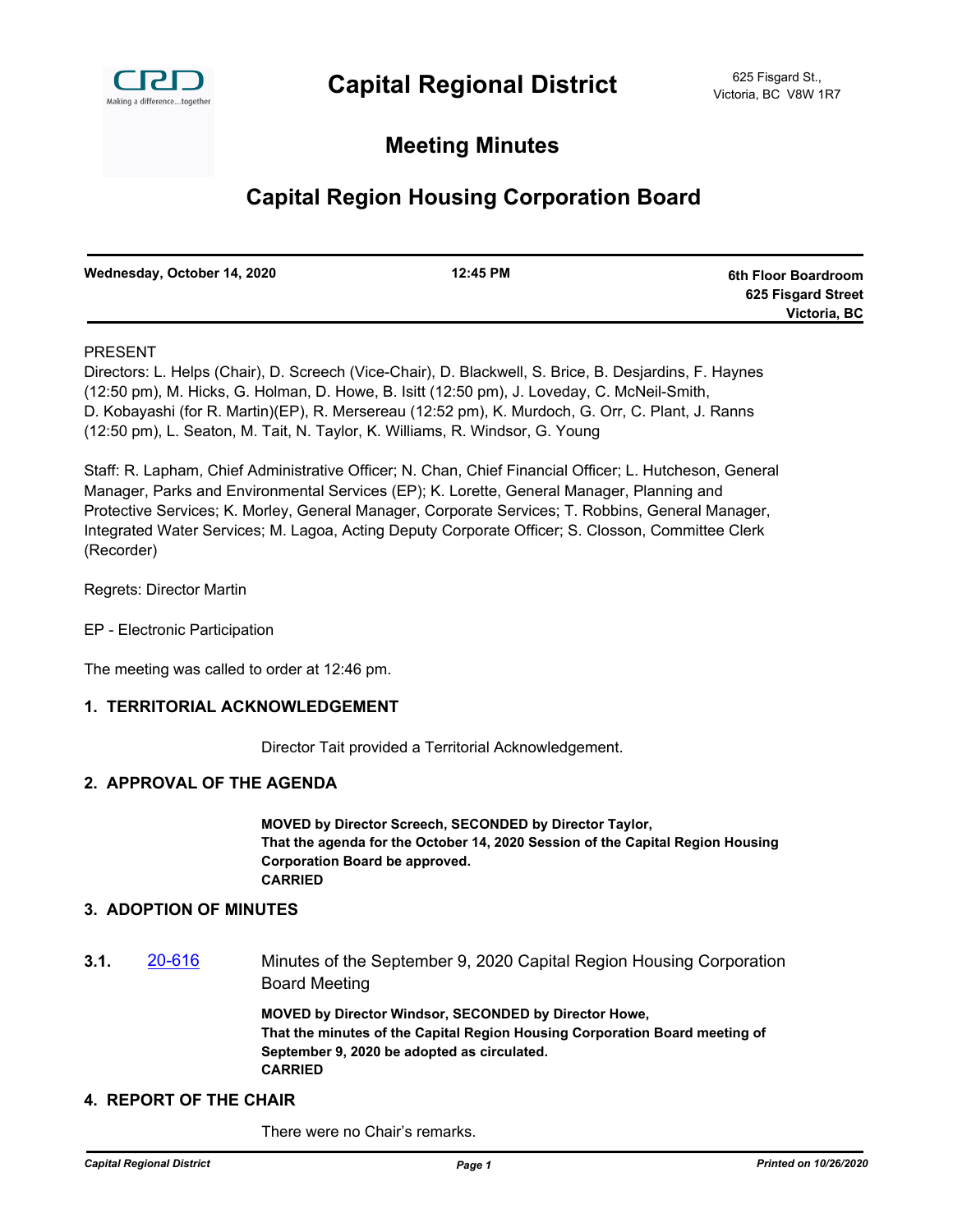## **5. PRESENTATIONS/DELEGATIONS**

There were no presentations or delegations.

#### **6. CONSENT AGENDA**

There were no Consent Agenda items.

#### **7. ADMINISTRATION REPORTS**

**7.1.** [20-637](http://crd.ca.legistar.com/gateway.aspx?m=l&id=/matter.aspx?key=7770) 2020 Operating Budget Amendment

K. Lorette introduced the 2020 Operating Budget Amendment for Millstream Ridge.

**MOVED by Director Howe, SECONDED by Director Screech, That the Millstream Ridge Building Operating Budget Amendment be approved. CARRIED**

## **8. REPORTS OF COMMITTEES**

Hospitals and Housing Committee

**8.1.** [20-588](http://crd.ca.legistar.com/gateway.aspx?m=l&id=/matter.aspx?key=6722) Applicant Eligibility Policy Update

K. Lorette introduced the Applicant Eligibility Policy Update.

Discussion ensued on the following:

- housing eligibility
- supportive housing policy

**MOVED by Director Loveday, SECONDED by Director Orr, That the amended Applicant Eligibility Policy 2.10, attached as Appendix A, be approved. CARRIED**

#### **9. BYLAWS**

There were no bylaws for consideration.

#### **10. NOTICE(S) OF MOTION**

There were no Notice(s) of Motion.

## **11. NEW BUSINESS**

There was no new business.

## **12. MOTION TO CLOSE THE MEETING**

There was no motion to close the meeting.